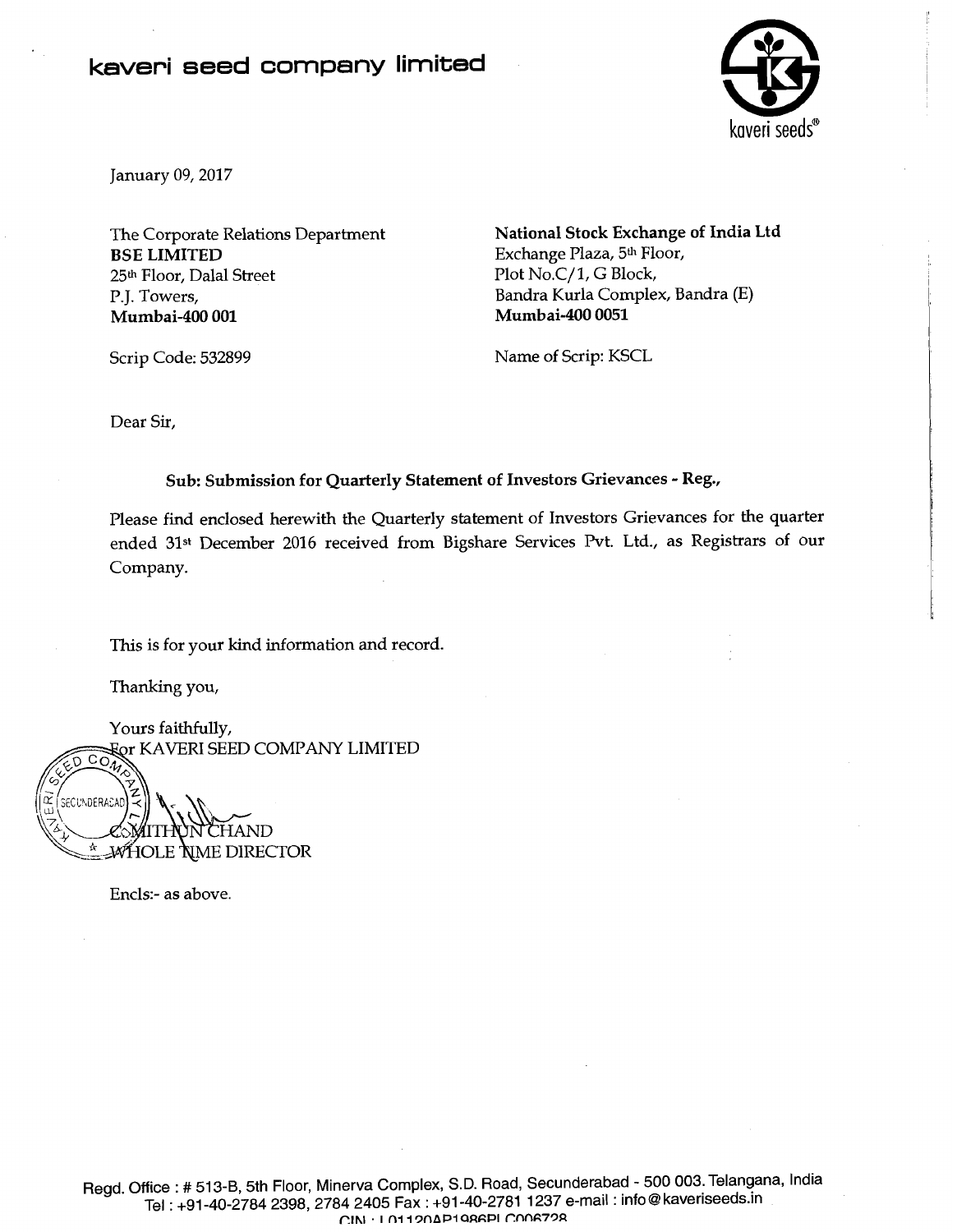

January 09,2017

The Corporate Relations Department BSE LIMITED 25th Floor, Dalal Street P.J. Towers, Mumbai-400 001

National Stock Exchange of India Ltd Exchange Plaza, 5th Floor, Plot No.C/1, G Block, Bandra Kurla Complex, Bandra (E) Mumbai-400 0051

Scrip Code: 532899

Name of Scrip: KSCL

Dear Sir,

## Sub: Investors Grievance Report for the quarter ended 31.12.2016 - Reg.,

Pursuant to Regulation **13(3)** of SEBI (Listing Obligations and Disclosure Requirements) Regulations 2015, we furnish hereunder the Investors Grievance Report for the quarter ended 31st December 2016.

| <b>Particulars</b>                                            | No. of complaints |  |
|---------------------------------------------------------------|-------------------|--|
| Number of Investor complaints pending at the beginning of the |                   |  |
| quarter i.e., 01st October, 2016                              |                   |  |
| Number of Investor complaints received during the quarter     |                   |  |
| Number of Investor complaints disposed off during the quarter |                   |  |
| Number of Investor complaints remaining unresolved at the end |                   |  |
| of the quarter i.e., 31 <sup>st</sup> December, 2016          |                   |  |

This is for your kind information and record.

Thanking you,



Encls:- as above.